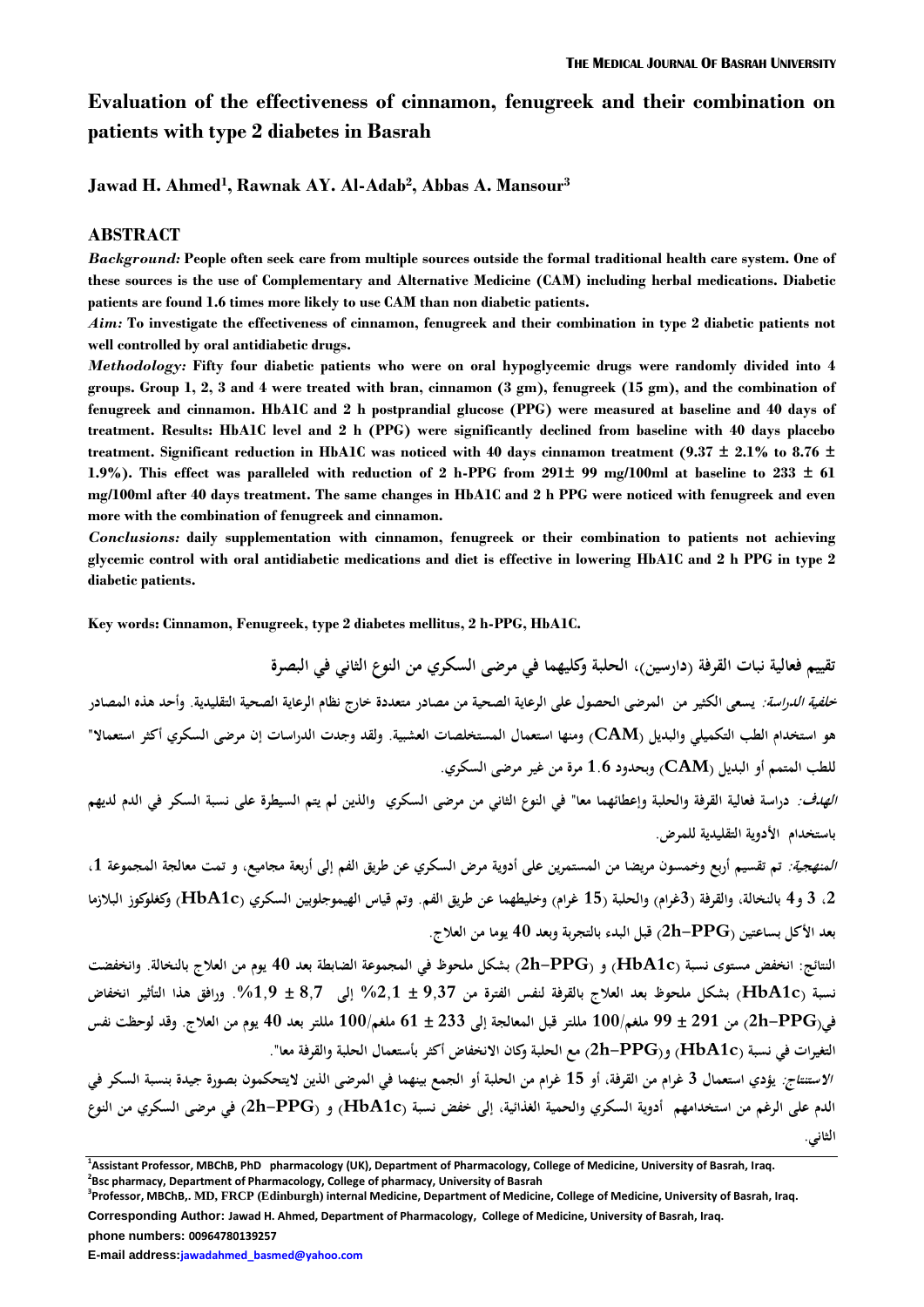## **INTRODUCTION**

etween 1995 and 2025, diabetes is predicted to increase by 27% in developed countries and 48% in the developing countries.  $\left[1\right]$  It is the seventh leading cause of death and may cause significant health complications, such as kidney failure, heart disease, macro-and micro vascular dysfunctions, and blindness.[2] Complementary and alternative medicine (CAM) is defined as a wide range of clinical practice which is not part of conventional medicine.<sup>[3]</sup> In general, the use of CAM has increased significantly over the last two decades. $[4-7]$  The commonly used CAMs are herbal therapies, multivitamins, prayer, acupuncture, yoga and aromatherapy.<sup>[5,8,9,10]</sup> Among widely used herbs by diabetic patients is fenugreek (*Trigonella foenum graecum*). The seeds were commonly used as a spice in Middle Eastern countries and widely used in South Asia and Europe and has been shown in animals to have anti-diabetic properties.  $[11,12]$  Second most commonly used herb in diabetes is cinnamon (*Cinnamomum zeylanicum*) for which many clinical trials in diabetic patients confirmed its hypoglycemic effects. The problem with herb use in diabetes, the doses and the way of intake are not well documented. Moreover, most patients used mixture of herbs either alone or in combination with antidiabetic treatments which has not yet been evaluated. The aim of the present study therefore, was to evaluate the effect of specified doses and dosage form of cinnamon, fenugreek and their combination on patients with type 2 diabetes on antidiabetic treatments not achieving accepted glycemic control**.** B

## **PATIENTS AND METHODS**

The study protocol was approved by Basrah College of Medicine ethical committee. Sixty four patients with type 2 diabetes were enrolled for the study. The patients were selected during their visit to Al-Faiha Diabetes Endocrine and Metabolism Center (FDEMC) in Basrah during the period, September 2013 to November 2013.The protocol of the study was explained to the patients and verbal consents were obtained from all patients. The Patients were recruited for the study after meeting a set of inclusion criteria; these are: Type 2 diabetes mellitus patients (male and female) not controlled by conventional antidiabetic drugs and not on insulin, age  $\geq 20$  years, HbA1C  $\geq 7\%$ , 2 h-PPG  $\geq$  200 mg/dl (11.1 mmol/l). Patients were excluded from the study if they were type 1 diabetic or previously on herbs for the last 3 months. Pregnancy or planning for pregnancy, current or scheduled treatment liable to influence plasma glucose levels, such as glucocorticosteroid, current or recent hospitalization < 3 months, diabetes related problems, type 2 diabetic patients on insulin. Eight patients refused to take herbs because they were not convinced with their benefit, two patients started intake then discontinue them few days later, because of severe diarrhea in one patient on cinnamon, and the other patient on the combination treatment because the effect of herbs was not up to patient's expectation. Fifty four patients completed the study (response rate 87%). Seventeen were males and 37 were females.

## **Preparation of herbs**

The herbs were purchased from a local market in Basrah, authenticated by a herbalist and a voucher specimen of the seeds was kept in the Department of Pharmacology for future reference. The placebo labeled capsules (size 0) was filled with bran as an inert substance, packed in plastic bags of 100 capsules. Cinnamon fine powder was obtained by grinding cinnamon peel by mechanical grinder, filled in the same capsules size. Each capsule was filled with 500 mg of the fine powder of cinnamon. The capsules were packed in plastic bags of 100 capsules. Fenugreek was prepared as a drink. The patient was given a plastic bag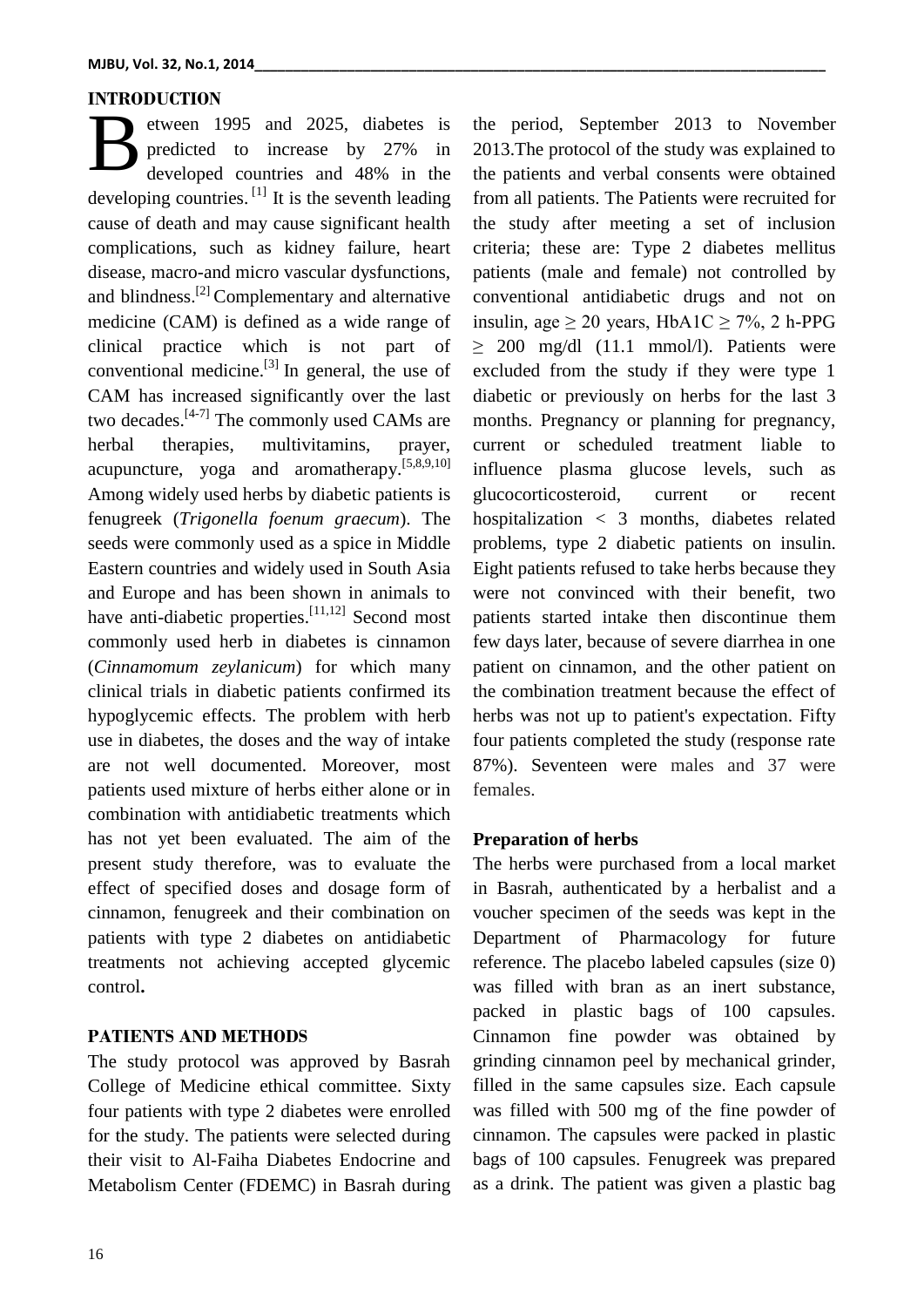containing 240 gm of fenugreek seeds and instructed to prepare a Fenugreek drink by boiling the whole content of the plastic bag in 1000ml of drinking water. The extract was then obtained by filtration using a household mesh filter. The liquid then transferred into 500 ml bottle. The patient was instructed to take a dose of 15 gm / 30 ml which is approximately one small cupful of the liquid once daily after breakfast. Clear instructions were printed on a piece of paper and inserted in each pack.

### **Study design:**

The patients were divided by simple random selection in to 4 groups. The number of patients in each group ranged from 12-15 patients. Sample size calculation were based on recruiting patients for the study to achieve 80% power to detect 20% difference in HbA1c and 2h-PPG using a formula for one-tailed unpaired t-test.<sup>[13]</sup> Recalculation of the sample size was attempted after exclusion of patients. The patients were blinded for the treatment at least for the placebo and cinnamon treatments. Group 1: control group (12 diabetic patients) received two placebo capsules three times daily; group 2:(13 patients) received cinnamon two capsules, 500 mg three times daily; group 3:(14 patients) received fenugreek seeds (boiled filtered liquid) 15 g/30 ml once daily, and group 4:(15 patients) received combination of fenugreek and cinnamon at the same above mentioned doses. All herbal medications were given after meal with a glass of water. The patients were instructed to continue using their antidiabetic treatment (metformin 850 mg once or twice daily+glibenclamide 5 mg twice daily) and to adhere to diet program in addition to herbal treatment. The study was continued for 40 days.

#### **Laboratory investigations:**

HbA1C and 2 h-PPG were measured for each participant before and 40 days after herbal administration. HbA1C was measured by D-10 Dual Program Bio-Rad Laboratories, Inc.,

Hercules, CA 94547, 220-020, California; USA**.** D-10 Dual Program is based on chromatographic separation of the analytes by ion-exchange (HPLC). Plasma glucose was measured by Glucometer Accu-Chek Go, Roche Diagnostic GmbH, and Germany.

### **Follow up of patients:**

During the 40 days study period, the patients were approached by telephone every week to ensure compliance with herbs intake and adherence to proper diabetic diet regimen and oral antidiabetic drugs. Adverse effects of herbs, appearance of new symptoms were also looked for. They were also asked to report any changes in their medication or lifestyle throughout the study. Compliance of the patients was monitored by capsules count.

### **Statistical analysis:**

SPSS version 15 was used for statistical analysis. One sample t-test was used for comparison of the mean at baseline and 40 days after treatment with herbs. Two sample t-test was used for the comparison between reduction in HbA1C and 2h-PPG obtained with herbs compared with placebo. The data are presented as mean  $\pm$  SD, P value  $\lt$  0.05 is considered significant.

#### **RESULTS**

Fifty four patients completed the study, their characteristic are listed in (Table-1). In the control group, HbA1C level slightly but significantly declined from  $9.25\% \pm 1.63$  at baseline to  $9.05\% \pm 1.74$  after 40 days of treatment with placebo,  $P < 0.01$ . In the same group, 2 h-PPG was also significantly reduced from  $266 \pm 64$  mg/100ml to  $240 \pm 75$  mg/100ml,  $P < 0.01$ . Treatment with cinnamon for 40 days has resulted in more reduction in HbA1C than the control group, in which the level of HbA1C significantly declined from a baseline value of 9.37%  $\pm$  2.1 to 8.76%  $\pm$  1.9, P < 0.01, and 2 h-PPG was reduced from  $291 \pm 99$  mg/100ml at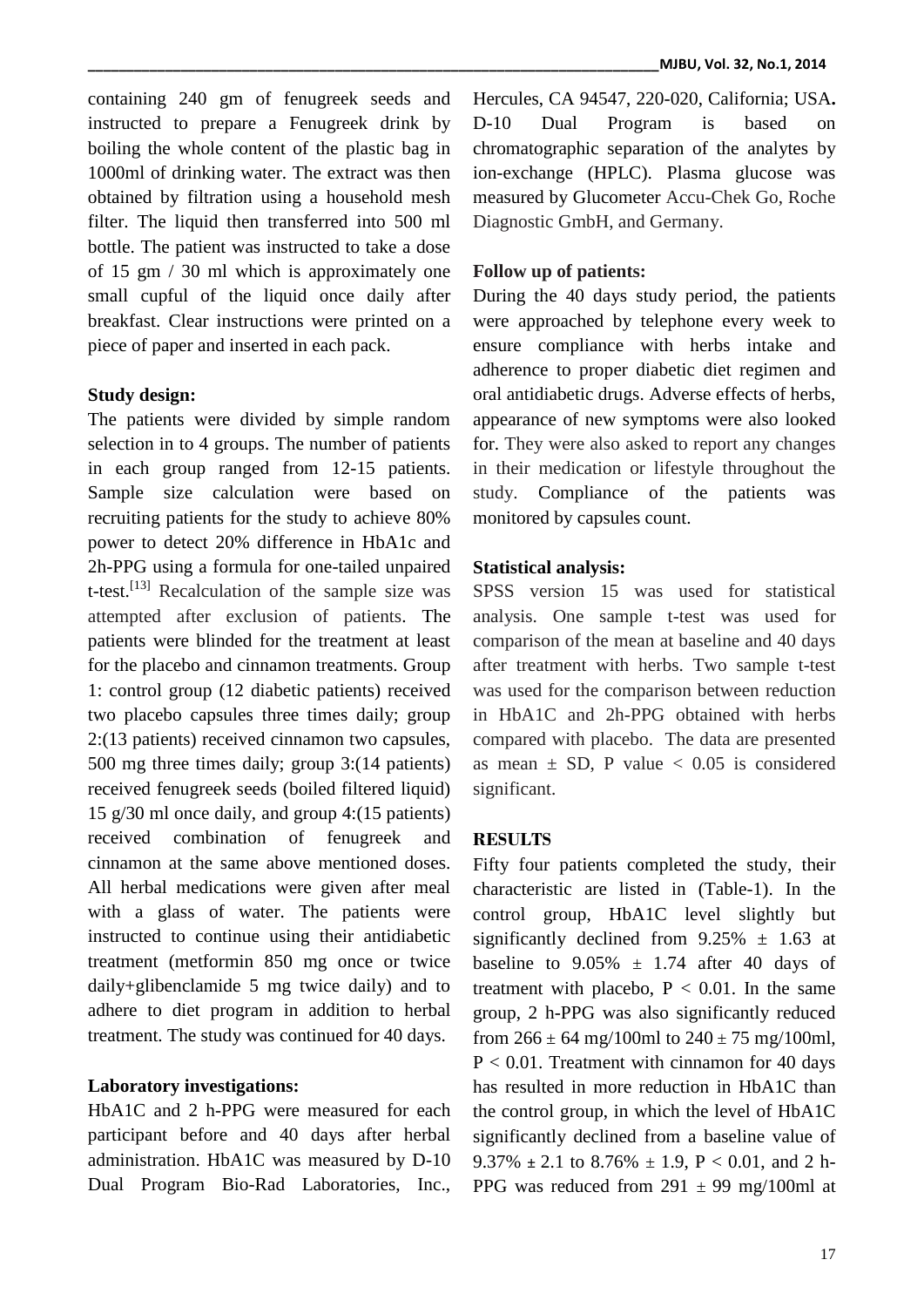baseline to  $233 \pm 61$  mg/100ml after 40 days treatment. The same changes in HbA1C and 2 h-PPG were noticed with fenugreek and even more reduction was noticed with the combination of fenugreek and cinnamon (Table2).

| <b>Variable</b>              | Control group      | Cinnamon group     | <b>Fenugreek group</b> | <b>Combination group</b> |  |
|------------------------------|--------------------|--------------------|------------------------|--------------------------|--|
|                              | $n = 12$           | $n = 13$           | $n = 14$               | $n = 15$                 |  |
| Age (years)                  | $49.33 \pm 3.36$   | $48.53 \pm 10.07$  | $52.13 \pm 7.92$       | $52.13 \pm 7.92$         |  |
| $\mathbf{Men}(\mathcal{C})$  | $(33.3\%)$ , n = 4 | $(30.8\%)$ , n = 4 | $(35.7\%)$ , n = 5     | $(20\%)$ , n = 3         |  |
| Women $(\% )$                | $(66.7\%)$ , n = 8 | $(69.2\%)$ , n = 9 | $(64.3\%)$ , n = 9     | $(80\%)$ , n = 12        |  |
| Body weight (kg)             | $80.83 \pm 12.22$  | $82.23 \pm 25.36$  | $83.57 \pm 13.28$      | $79.13 \pm 14.9$         |  |
| Time since diagnosis (years) | $3.08 \pm 1.78$    | $3.33 \pm 3.08$    | $3.50 \pm 2.90$        | $2.58 \pm 1.44$          |  |

## **Table 1. Patient characteristics\***

**[\*] Statistical analysis of patient's characteristics in cinnamon, fenugreek and the combination groups compared with the control group revealed no significant differences.**

Since HbA1C and 2 h-PPG were significantly reduced with placebo (Table-2), attempt was made to evaluate the net effect attributed to herbal treatments. The data were rearranged and presented in (table-2) as a change from baseline values. Comparison was then made between changes in the control group with that of the treated groups using independent t-test. The reduction in HbA1C after 40 days treatment with cinnamon was  $(-0.6 \pm 0.5)$  which was significantly greater than the reduction with the control group  $(-0.2 \pm 0.37)$ ,  $P < 0.05$ . The reduction in HbA1C with fenugreek treatment for 40 days was more than the control group but less than with cinnamon, and significant difference from the control group was not achieved. Maximum reduction in HbA1C was

obtained with the combination, cinnamon and fenugreek for which a reduction of  $(-0.8 \pm 1)$ was obtained which is significantly different from the control group,  $P < 0.05$ . The effect of treatments on 2h-PPG was also presented as a change from baseline and comparisons were made between treatments. In the control group, 2 h-PPG after 40 days treatment with placebo was reduced from baseline by  $(-26 \pm 48)$ mg/100ml), and the reduction was  $(-58 \pm 55$ mg/100ml),  $(-57 \pm 76 \text{ mg}/100 \text{ ml})$ , and  $(-75 \pm 71 \text{ m})$ mg/100ml) for cinnamon, fenugreek and cinnamon fenugreek combination respectively. Statistical significance was obtained between the combination and the control,  $P < 0.05$ (Table-2).

**Table 2. The effect of treatment with cinnamon, fenugreek and their combination on HbA1C and 2h-PPG before and after 40 days treatment**

|                           | HBA1C%          |                  |                   | $2 h - PPG$ mg/100ML |               |                           |
|---------------------------|-----------------|------------------|-------------------|----------------------|---------------|---------------------------|
| <b>Treatment</b>          | <b>Baseline</b> | After 40 days    | <b>Difference</b> | <b>Baseline</b>      | After 40 days | difference                |
| <b>Control</b>            | $9.25 \pm 1.63$ | $9.05 \pm 1.74*$ | $-0.2 \pm 0.37$   | $266 \pm 64$         | $240 \pm 75*$ | $26 \pm 48$<br>÷.         |
| <b>Cinnamon</b>           | $9.37 \pm 2.1$  | $8.76 \pm 1.9*$  | $-0.6 \pm 0.5$ ¥  | $291 \pm 99$         | $233 \pm 61*$ | $58 \pm 55$               |
| Fenugreek                 | $9.38 \pm 1.45$ | $8.87 \pm 1.3*$  | $-0.5 \pm 0.4$    | $272 \pm 88$         | $215 \pm 61*$ | $57 \pm 76$               |
| $Cinnamone+$<br>Fenugreek | $10.4 \pm 1.7$  | $9.58 \pm 1.21*$ | $-0.8 \pm 1$ ¥    | $303 \pm 74$         | $228 \pm 58*$ | $-75 \pm 71 \,\text{\AA}$ |

**\*Significantly different from the corresponding baseline value, P < 0.01 ¥ Significantly different from the corresponding value of the control**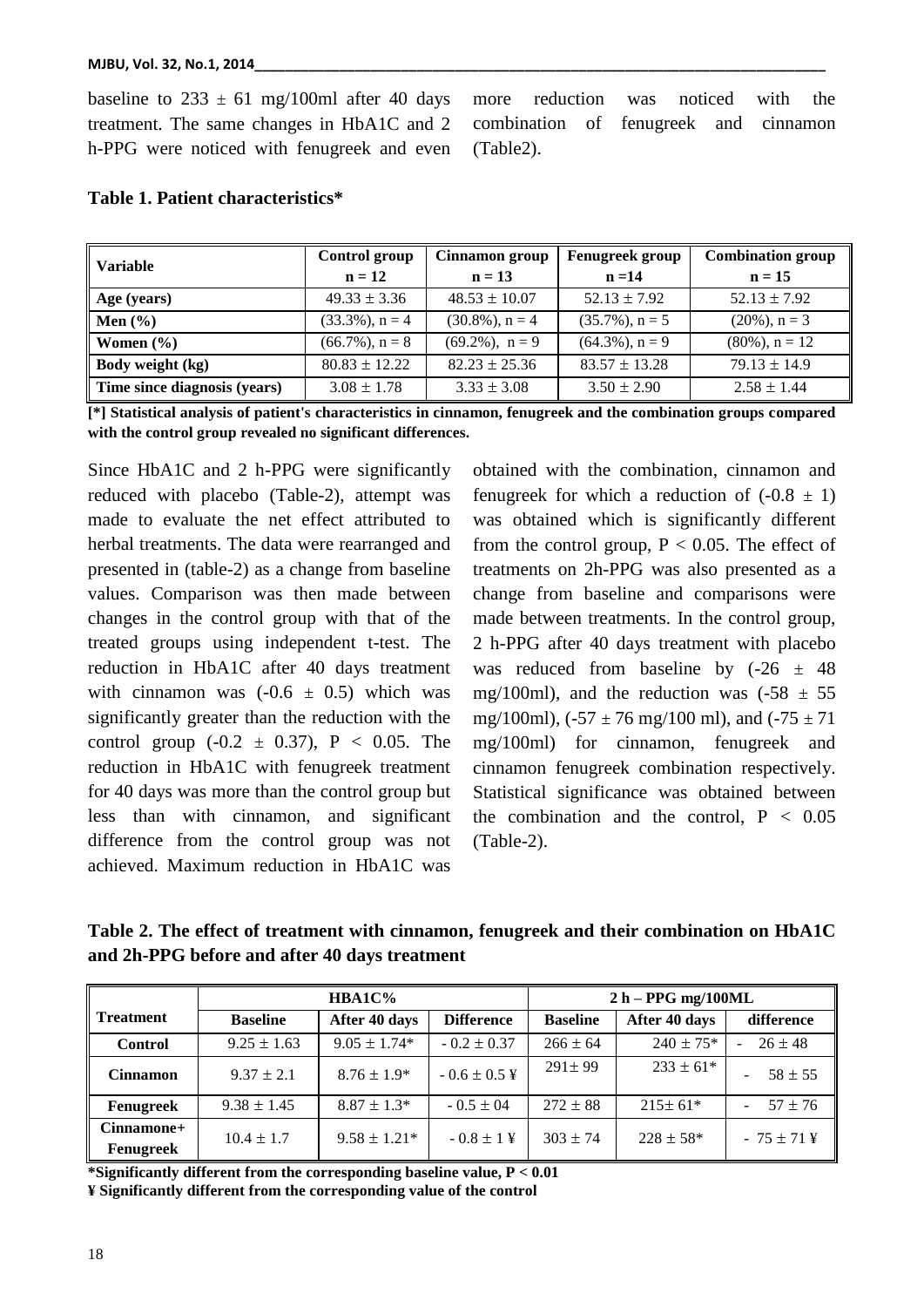### **DISCUSSION**

The study was designed to evaluate the effect of commonly used herbal medications by diabetic patients in Basrah. Recently, an epidemiological study completed by our team (under publication), had found that cinnamon (which is known in Arabic as darcien, Kerfah) and fenugreek (Helba) were among the most commonly used herbs by diabetic patients. This finding stimulated interest to pursue with the present study with a primary aim to evaluate, in a randomised placebo controlled clinical trial, the effect of these herbs on HbA1c and 2 h-PPG in patients with type 2 diabetes not well controlled with a full dose of oral antidiabetic drugs, and to compare that with diabetic patients treated with placebo capsules filled with bran. The striking finding was a significant reduction in both HbA1C and 2 h-PPG from their baseline values in patients treated with the placebo capsules. This, though small reduction, may in part be explained by closely following the patients up through a weekly telephone calls to ensure compliance with treatments, and by the way educating the patients and attracting their attention towards treatments and importance of diet restriction in controlling the disease. Treatment for 40 days with cinnamon, fenugreek, and their combination significantly reduced HbA1C and 2 h plasma glucose compared with their corresponding baseline values. The reduction from baseline in HbA1C and 2 h-PPG obtained with 40 days treatment with placebo or herbs was compared with placebo. The reduction in HbA1C and 2h-PPG was greater with cinnamon compared with placebo and even greater reduction with the combination of cinnamon and fenugreek suggesting an additive effect of the combination on HbA1C and 2 h-PPG. Improvement in parameters of glycemic control in the present study is in agreement with many other studies in type 2 diabetic patients which demonstrated similar improvement with cinnamon supplementation. In one study, type 2 diabetic

**\_\_\_\_\_\_\_\_\_\_\_\_\_\_\_\_\_\_\_\_\_\_\_\_\_\_\_\_\_\_\_\_\_\_\_\_\_\_\_\_\_\_\_\_\_\_\_\_\_\_\_\_\_\_\_\_\_\_\_\_\_\_\_\_\_\_\_\_\_\_\_\_\_\_MJBU, Vol. 32, No.1, 2014**

patients with  $HbA1C > 7%$  supplemented with 1gm of cinnamon per day for 90 days had achieved a reduction in HbA1C of  $0.8\%$ <sup>[14]</sup> In a series of randomized placebo controlled clinical trials performed on patients with type 2 diabetes treated with cinnamon as a fine powder capsules or as aqueous extract of crude powder at doses:1, 3 and 6 gm for 90 days, significant reduction in fasting blood sugar (18-29%) was observed with no significant changes in the placebo groups.[15] A reduction in postprandial blood glucose levels<sup>[16]</sup> and HbA1C has been reported also.<sup>[14,17]</sup> Cinnamon, in addition, has an effect on serum lipid through reducing low density lipoprotein (LDL), and insulin resistance. [18,19,20] In a randomized, controlled crossover trial, fenugreek was studied on ten patients with type 2 diabetes at a relatively high dose (25 gm) daily for 15 days. Fenugreek in this study significantly reduced the area under the plasma glucose curve and improved glucose tolerance.<sup>[21]</sup> In another placebo controlled study in which fenugreek was used at relatively high dose (18 pills, each 500 mg) given orally to 69 patients with type 2 diabetes who were not achieving glycemic control with oral sulfonylureas. The patients in this study were treated for 12 weeks with fenugreek while still receiving sulphonylureas. Supplementation with fenugreek pills in the treatment group significantly decreased FPG, postprandial plasma glucose and HbA1C levels, with improvement of clinical symptoms.<sup>[22]</sup> Other studies with fenugreek have shown the same effect on FBS or  $HbA1c$ .<sup>[23,24]</sup> The results of the present study are in agreement with these studies. The mechanism of hypoglycemic effect of fenugreek is not well understood, however, in an animal study it was found to have efficacy in restoring kidney function of diabetic rats via its antioxidant and anti-inflammatory activities.<sup>[25]</sup> In another study, it was found that the seeds of fenugreek contain an unusual amino acid (2S, 3R, 4S) 4-hydroxyisoleucine (4HO-Ile), which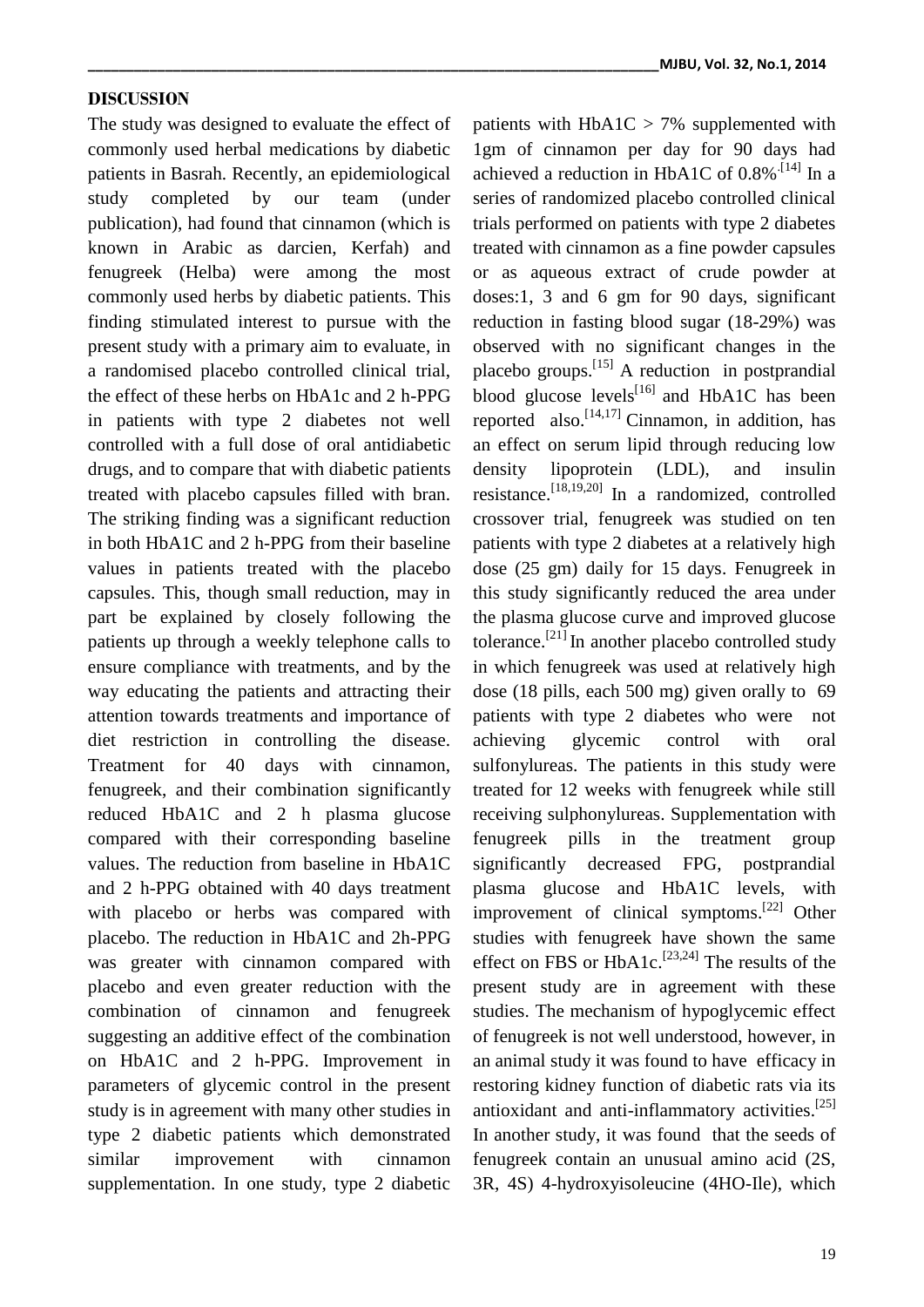is found only in fenugreek and has antidiabetic properties of enhancing insulin secretion under hyperglycaemic conditions, and increasing insulin sensitivity. [26] Cinnamon was reported to reduce blood sugar through more than one mechanism; first, regulation of enzymes of carbohydrate metabolism, glycolysis and gluconeogenesis<sup>[27]</sup>; second, stimulation of cellular glucose uptake<sup>[28]</sup>; third, stimulation of insulin release and insulin receptor signaling.<sup>[29]</sup> It is worth mentioning that the dose is an important determinant of the effect, and in the present study, for safety reasons, a dose of 3 gm daily of cinnamon was used while in a similar study a range of doses of 3, and 6 gm was used.<sup>[15]</sup> For fenugreek, the dose used in the present study was 15 gm while in other studies 5  $gm^{[30]}$ , 15  $gm^{[31]}$  and up to 100  $gm^{[32]}$  were used. Cinnamon or fenugreek is safe apart from one patient on cinnamon complained from gastric discomfort, and two participants in fenugreek group had diarrhea for two days. We have to admit that 40 days treatment with herbs may be short to obtain a maximum effect on HbA1C. In some studies, eight weeks treatment was tried to produce effect on  $HbA1C^{[22]}$ , in another study 12 weeks were used.<sup>[23]</sup> However, a decision to treat for 40 days was taken firstly; to minimize noncompliance if treatment is extended for longer period of time, secondly, there is some evidence that a 50% change in HbA1C could be achieved with treatment for 30 days. In fact most of the changes in HbA1C occur during the first 30 days and the rest may take place during the next 90 - 120 days.  $[33]$ It can be concluded that cinnamon and fenugreek are effective in lowering HbA1C and 2 h-PPG in type 2 diabetic patients and demonstrated acceptable level of safety and may be used in conjunction with oral antidiabetic drugs for treatment of diabetes.

#### **REFERENCES**

**1. King H, Aubert RE, Herman WH. Global burden of diabetes, 1995-2025: prevalence, numerical estimates, and projections. Diabetes Care 1998; 21: 1414-2431.**

- **2. National Diabetes Information Clearinghouse (NDIC). Diabetes Overview 2008. NIH Publication No. 09-3873, Accessed at [http://diabetes.niddk.nih.gov](http://diabetes.niddk.nih.gov/) /dm/pubs/overview/ on 2 August 2011.**
- **3. National Center for Complementary and Alternative Medicine. National Institutes of Health: What is CAM? [Article online] 2010. Available at: [http://nccam.nih.gov/health/whatiscam/overview.htm](http://nccam.nih.gov/health/whatiscam/overview.htm.%20Accessed%2024%20May%202010) [. Accessed 24 May 2010.](http://nccam.nih.gov/health/whatiscam/overview.htm.%20Accessed%2024%20May%202010)**
- **4. Eisenberg DM, Davis RB, Ettner SL, Appel S, Wilkey S, Van RompayM,** *et al***. Trends in Alternative Medicine Use in the United States, 1990-1997. Results of a follow-up national survey. JAMA 1998; 280: 1569- 1575.**
- **5. Gödel LE, Ye X, Zhen D, Silverstein MD. The prevalence and pattern of complementary and alternative medicine use in individuals with diabetes. Diabetes Care 2002; 25: 324-329.**
- **6. Barnes PM, Powell-Grinner E, McCann K, Nain RL. Complementary and alternative medicine use among adults: United States 2004; 343:1-19.**
- **7. Tindal HA, Davis RB, and Phillips RS, Eisenberg DM. Trends in use of complementary and alternative medicine by US adults: 1997-2002. Altern Ther Health Med 2005;11: 42-49.**
- **8. Ryan EA, Pick ME, Marceau C. Use of alternative medicines in diabetes mellitus. Diabet Med 2001***;*  **18:242-245.**
- **9. Yeh GY, Eisenberg DM, Davis RB, and Phillips RS. Use of Complementary and Alternative Medicine among Persons with Diabetes Mellitus: Results of a National Survey. American Journal of Public Health 2002; 92(10): 1648-1652.**
- **10. Yeh GY, Eisenberg DM, Kaptchuk TJ, Phillips RS. Systematic review of herbs and dietary supplements for glycemic control in diabetes. Diab Care 2003; 26: 1277-1294.**
- **11. [Puri](http://www.ncbi.nlm.nih.gov/pubmed/?term=Puri%20D%5Bauth%5D) D, [Prabhu](http://www.ncbi.nlm.nih.gov/pubmed/?term=Prabhu%20KM%5Bauth%5D) KM, [Dev](http://www.ncbi.nlm.nih.gov/pubmed/?term=Dev%20G%5Bauth%5D) G, [Agarwal](http://www.ncbi.nlm.nih.gov/pubmed/?term=Agarwal%20S%5Bauth%5D) S, and [Murthy](http://www.ncbi.nlm.nih.gov/pubmed/?term=Murthy%20PS%5Bauth%5D) PS. Mechanism of Antidiabetic Action of Compound GII Purified from Fenugreek (***Trigonellafoenumgraecum***) Seeds. Indian J Clin Biochem 2011; 26(4): 335–346.**
- **12. [Haeri MR,](http://www.ncbi.nlm.nih.gov/pubmed?term=Haeri%20MR%5BAuthor%5D&cauthor=true&cauthor_uid=22397995) [Limaki HK,](http://www.ncbi.nlm.nih.gov/pubmed?term=Limaki%20HK%5BAuthor%5D&cauthor=true&cauthor_uid=22397995) [White CJ,](http://www.ncbi.nlm.nih.gov/pubmed?term=White%20CJ%5BAuthor%5D&cauthor=true&cauthor_uid=22397995) [White KN.](http://www.ncbi.nlm.nih.gov/pubmed?term=White%20KN%5BAuthor%5D&cauthor=true&cauthor_uid=22397995) Noninsulin dependent anti-diabetic activity of (2S, 3R, 4S) 4 hydroxy isoleucine of fenugreek (Trigonella***foenumgraecum***) in streptozotocininduced type I diabetic rats. Phyto [medicine](http://www.ncbi.nlm.nih.gov/pubmed/22397995) 2012; 19(7): 571-574.**
- **13. Röhrig B, du Prel J, Wachtlin D, Kwiecien R, Blettner M. Sample Size Calculation in Clinical Trials. DtschArztebl Int 2010; 107(31–32): 552–556.**
- **14. Crawford P. Effectiveness of cinnamon for lowering hemoglobin A1C in patients with type 2 diabetes: a randomized, controlled trial. J Am Board Fam Med 2009; 22: 507-512.**
- **15. Khan A, Khattak KN, Safdar M, Anderson RA, Ali Khan MM. Cinnamon improves glucose and lipids of**